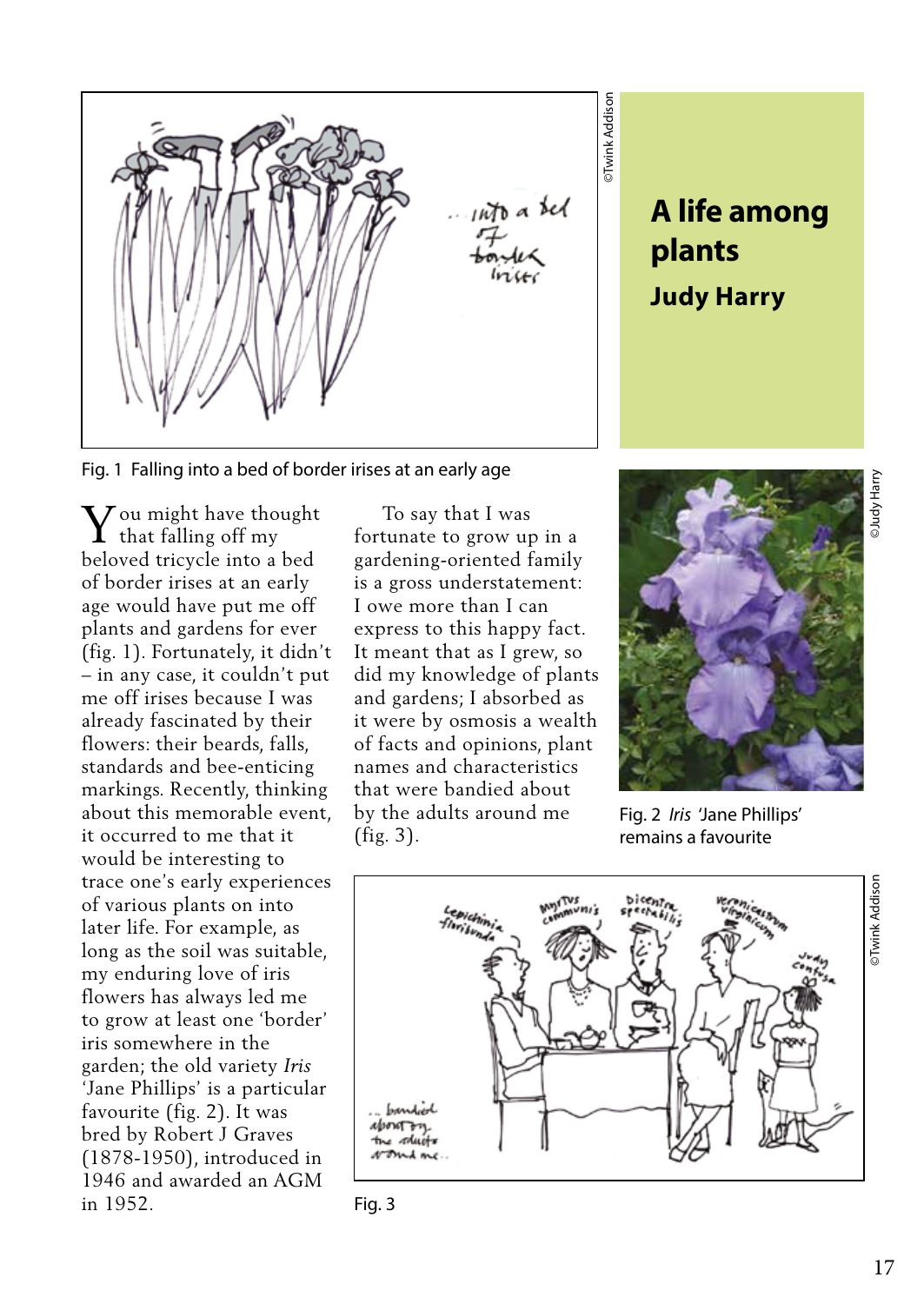

Fig. 4





Fig. 5 I find the seedpods of *Stylophorum lasiocarpum*  particularly appealing



Fig. 7 A classic phlox, 'Sir John Falstaff' whose cool floppy petals were irresistible to the touch



Fig. 6 *Helenium* 'Waltraut' produces its flowers of orange, flushed over an old-gold ground, over a long season

 My mother was an admirer of Vita Sackville-West, and I feel fortunate that she handed on to me her first edition of *In Your Garden*, a collection of the writer's articles which had appeared in *The Observer* in the late forties and early fifties. The style of the large garden in which I grew up was undoubtedly influenced by this most articulate of garden writers, and some of the resultant ambitious schemes would not have

looked all that out of place at Sissinghurst (fig. 4). Hence an entire long border devoted to border irises; a large rose garden with colour-themed beds; a herb garden in the ruins of an old barn; a pair of herbaceous beds bordering a grass path; a pergola swathed in old roses; an orchard underplanted with daffodils; large lawns, and yew hedges: all became familiar territory in which to play. Of course, it must be remembered that in an article she wrote in 1950, Vita put forward the view that a small garden was 'anything from half an acre to two acres'.

 As a child, I took all this for granted: it was just where I lived, and where I played endless games among these horticultural riches. I first got to know many of them from a child's point of view: what was at my eye-level; how different leaves felt; how various flowers smelled; and which plants were still taller than me however much I grew. As an adult, much of this physical understanding is as fresh to me now as the day it was first experienced.

 One plant for example that was always taller than me was *Macleaya cordata*. This impressive perennial has perhaps faded a bit from the limelight (it would have still been called *Bocconia* then), but in those distant days it intrigued me with its slightly chalky stems, intricately shaped leaves and, joy of joy, orange-staining sap.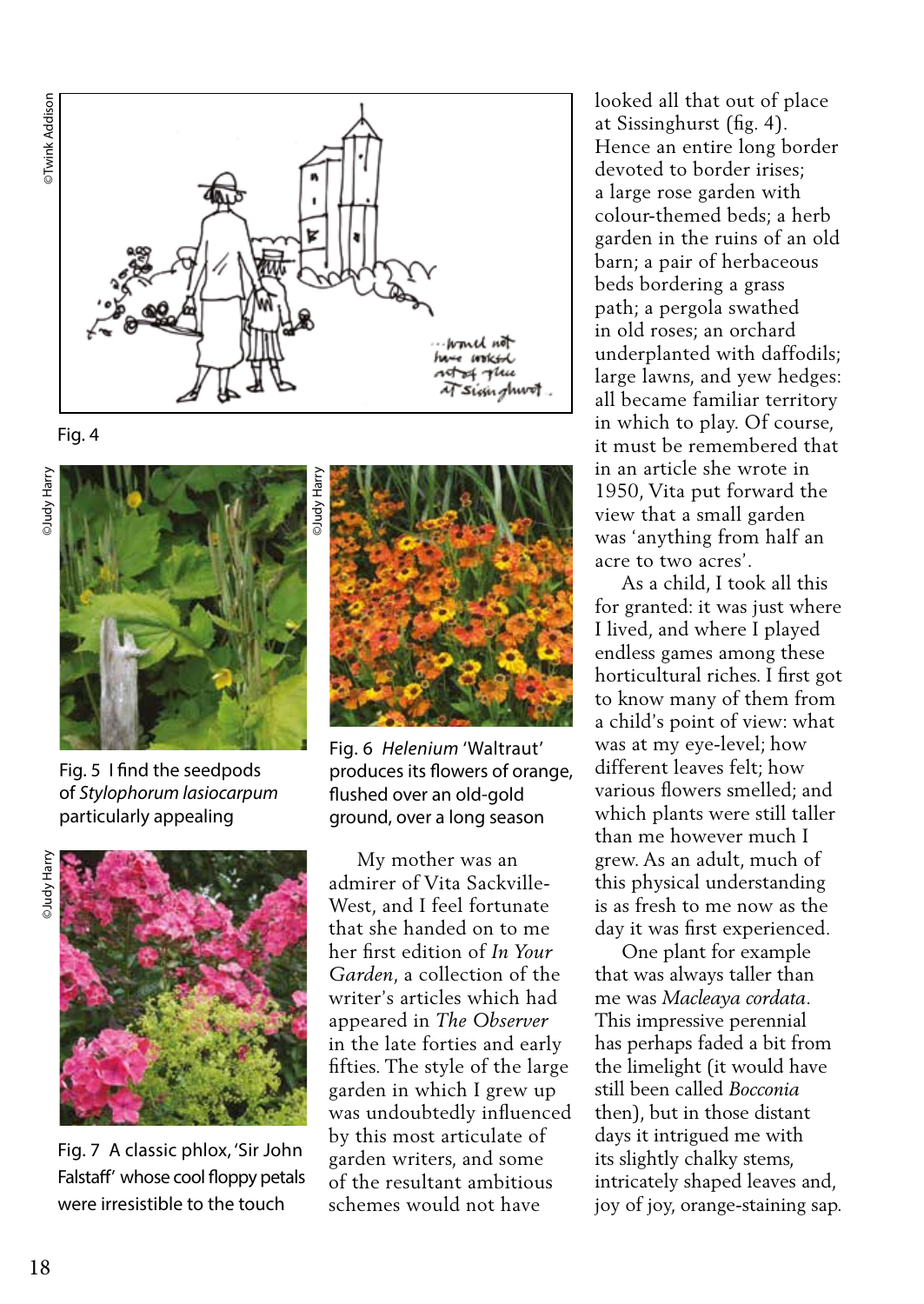Many years later, growing it in my own garden, I also learned about its brittle roots that help it spread itself about. Were I to grow one now I would probably seek out the more richlycoloured *M. microcarpa* 'Spetchley Ruby' which makes a wonderful display, providing stature with a lighter touch. I never lost that fascination with orange sap, and many years later found it to be one of the attractions of the related *Stylophorum lasiocarpum*  (fig. 5 – they are both in the poppy family) with its elegant seed pods, which for some reason give me great pleasure.

 A clearly remembered plant from those twin herbaceous borders is helenium. I enjoyed then, and still do now, the rich mahogany, orange and yellow colouring of these free-flowering plants, with their prominent central boss and backswept petals. The borders were at the bottom of a slope, and with hindsight I suspect our heleniums benefited from moisture at the roots. My own garden, for many years in relatively dry Lincolnshire, was a challenge for late summer flowers, although *H*. 'Waltraut' (fig. 6) usually did well. Now in the Hebrides, I face the challenge of a short summer season, but with plenty of moisture and wind! It can be tricky to get all the right

conditions into the basket. However, having seen a new short-stemmed variety described in a magazine article, I am wondering if *H*. 'Little Orange', bred by Henk Jacobs, could cope with my new garden. I am definitely tempted.

 The curious warm smell of border phlox was ever-present as I pedalled happily along between the borders and, as I write, is in my memory along with the cool floppy feel of the petals. Many years later, I was to grow and enjoy *Phlox paniculata* 'Sir John Falstaff' (fig. 7), passed on to me by my mother from another garden she created in the 1960s, which she filled with plants from Scotts Nurseries in Somerset. Now I am gardening in an area of higher rainfall, it would be nice to think that I could grow the relatively thirsty phlox, but my daughter who lives nearby has not found them to thrive.

 I might try to get hold of the simple but lovely perennial *Phlox paniculata* 'Alba Grandiflora' (fig. 8), which grew most happily on the cooler side of our house in Lincolnshire. I got my original plant when visiting Bide-a-Wee Gardens on an HPS autumn weekend, and it was there that I also saw *Gentiana asclepiadea*, placed so that one could look up into the willowy, arching stems of its blue flowers. This gentian



Fig. 8 Not often seen, *Phlox paniculata* 'Alba Grandiflora' makes a charming border plant in a cool spot



Fig. 9 Growing to impressive heights in the gardens of Burnby Hall in Yorkshire, *Gentiana lutea* is another rarely seen plant

did not feature in my childhood garden memories, but the angle at which I met it that autumn day was very much that of a child. I am having a go with it in my new damp, acid garden, and seedlings from the HPS Seed Distribution Scheme are making a showing as I write.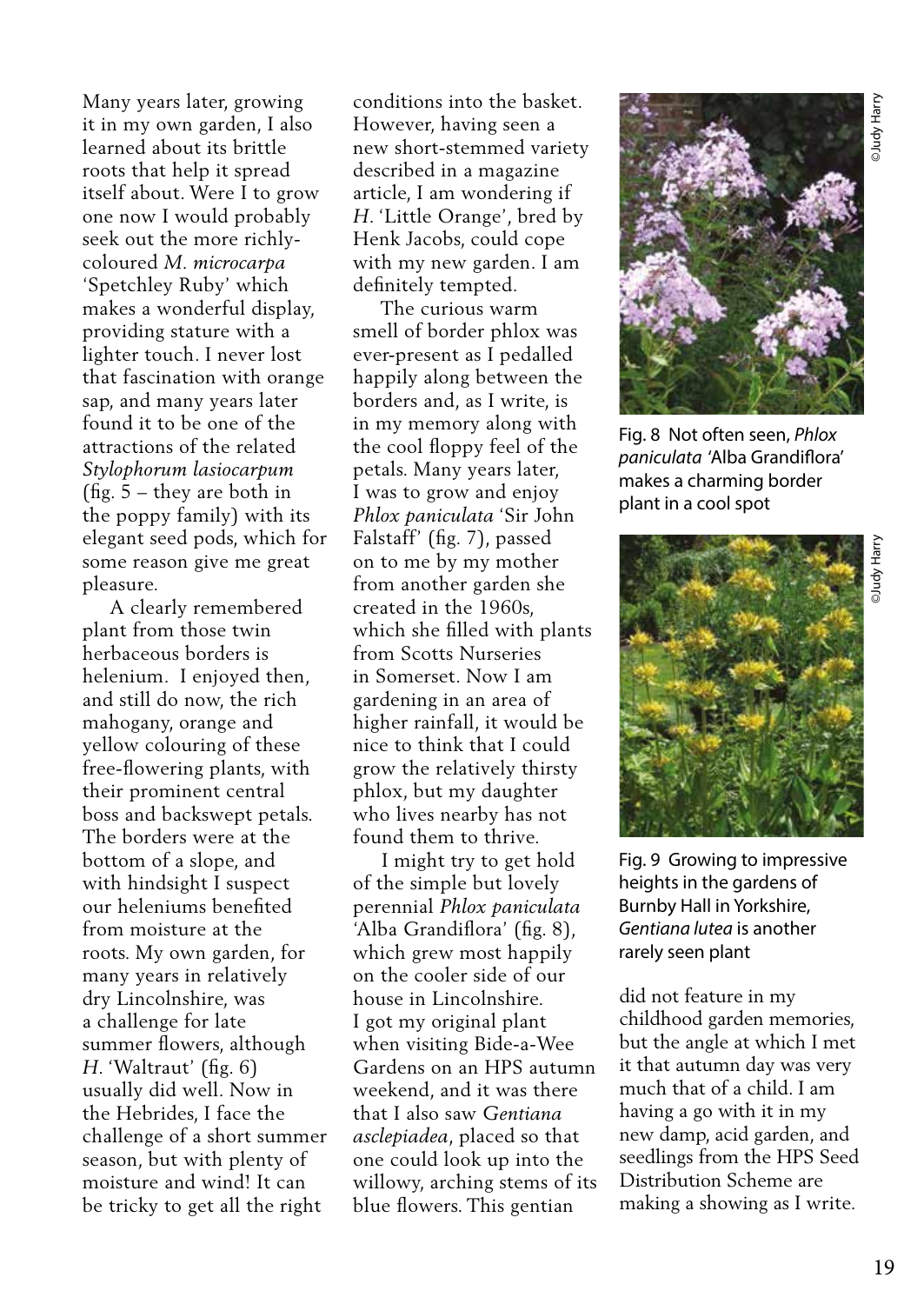



## Fig. 10

I have never grown the yellow-flowered *G. lutea* (fig. 9), with its stiff stems and whorls of yellow stars, but have a hankering to do so for an odd reason. When on a short holiday in Austria many years ago, we were beguiled by an attractive small stoneware bottle of 'Enzian', a tonic made from the roots of this gentian, and took one home as a souvenir. The day eventually



Fig. 11 *Isotoma fluviatilis* 'Fairy Footsteps' carries its tiny flowers for weeks and weeks

came when curiosity got the better of us and we cautiously poured out a small amount to drink. It was of course extremely strong, and extremely bitter: an unforgettable experience! (fig. 10).

 I have memories of small stone alpine troughs in the garden of my childhood, and their miniature scale appealed greatly. Now, here in the Hebrides, I

have established a tiny rock garden. In it I have planted the autumn-flowering *Gentiana septemfida*, which seems to be making cautious progress, and *Isotoma fluviatilis* 'Fairy Footsteps', a carpeting perennial of the *Campanulaceae* family, whose tiny blue flowers are in evidence all summer long (fig. 11). This sort of gardening is quite new to me, and I can feel some



©Judy Harry

Fig. 13 *Calendula* 'Orange Star' with *Digitalis* 'Camelot Cream', Fig. 12 flowering the first year from seed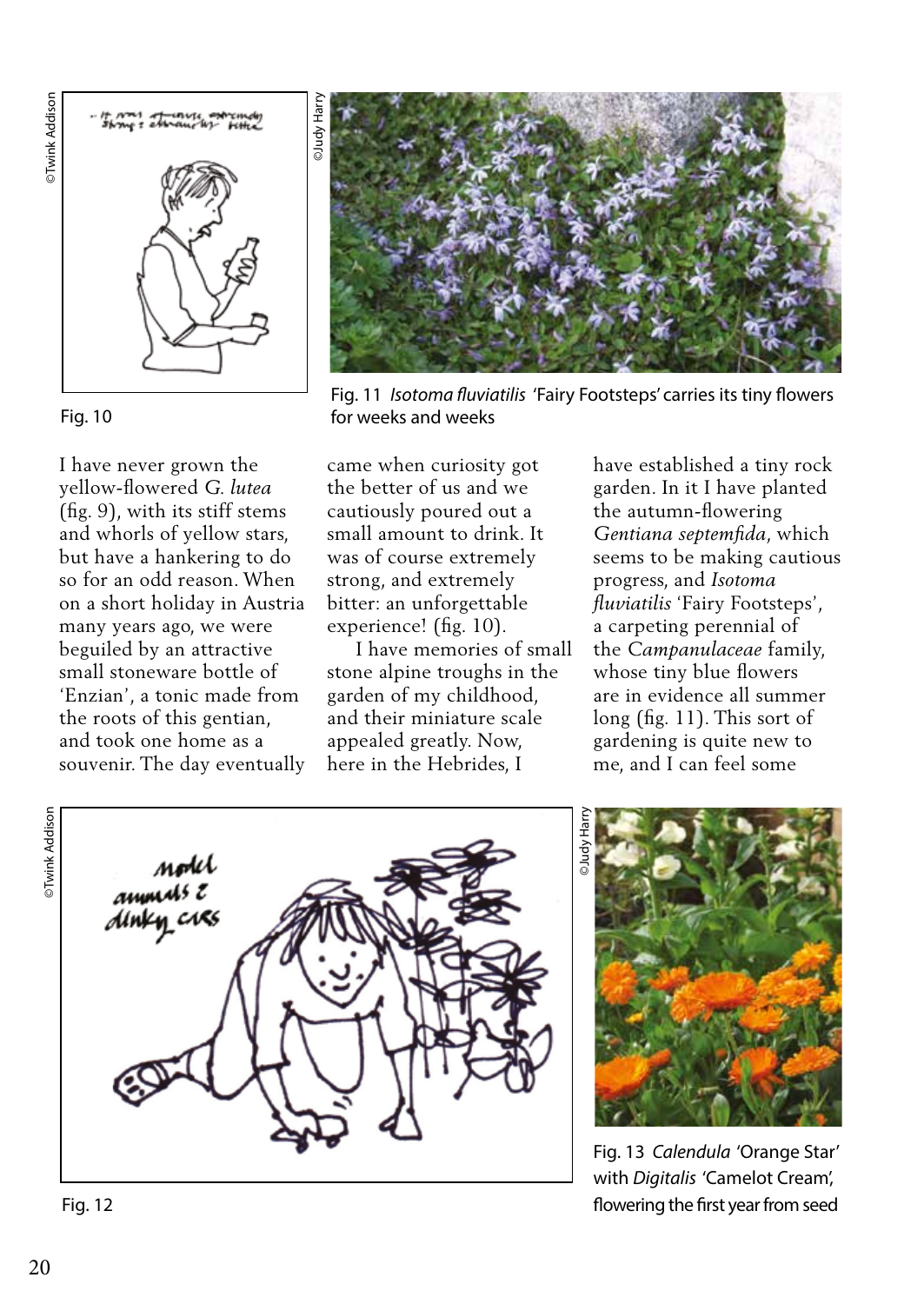stirrings of a growing interest which, to quote Vita Sackville-West again, 'is a mild little thing to get excited about'.

 Another resident of this small rock garden is an unnamed rockery pink, which has astonished me with its abundance of sweetly scented flowers of a flamboyant deep cerise. I had planted it more out of curiosity than confidence, having doubted its ability to deal with acid soil, but I need not have worried as it is clearly feeling quite at home. I have noticed other very happy dianthus in several gardens in the area, so my prejudices have had a good shaking up.

 Scent of course is one of the strongest triggers to memory, and as soon as I catch the smell of calendula I am transported to the paved area around a garden seat where I laid out miniature farms and roads for my model animals and Dinky cars and tractors. In the process of 'brmming' the vehicles round, I often brushed against the marigolds, releasing their unique scent (fig. 12). So here I am, many decades later excitedly looking forward to trying a new variety of pot marigold, *C. officinalis* 'Orange Star' (fig. 13), this one given me by my daughter, in whom the gardening genes flourish. I am also going to try *C. o.*  ex 'Snow Princess' from the HPS 2019 seed list.

 The house of my childhood faced south, and

the path to the door was bordered by lavender, whose fragrance I loved. Over the years I have grown many lavenders, with greater or lesser success. One of the main problems for me was keeping them rejuvenated by really quite hard pruning. I probably was inclined to 'dab' at it, so that they eventually got too leggy. Ironically, now that I am enjoying the slightly irresponsible feeling that goes with old(ish) age, I would make a better job of it. This certainly applies to how I treat my favourite indoor, scented geranium *Pelargonium fragrans* that I brought with me to the Hebrides. It is kept ruthlessly pinched, trimmed and groomed, all of which of course release that unique scent of turpentine as a reward (fig. 14). I have found that in this mostly equable – if windy – climate it makes an excellent filler for summer containers, keeping nice and compact, and of course it is ridiculously easy to propagate (fig. 15).



©Twink Addison

Twink Addison

Fig. 14



Fig. 15 *Pelargoniun fragrans*, with its neat little turpentinescented leaves, makes a good filler plant for a container



Fig. 16